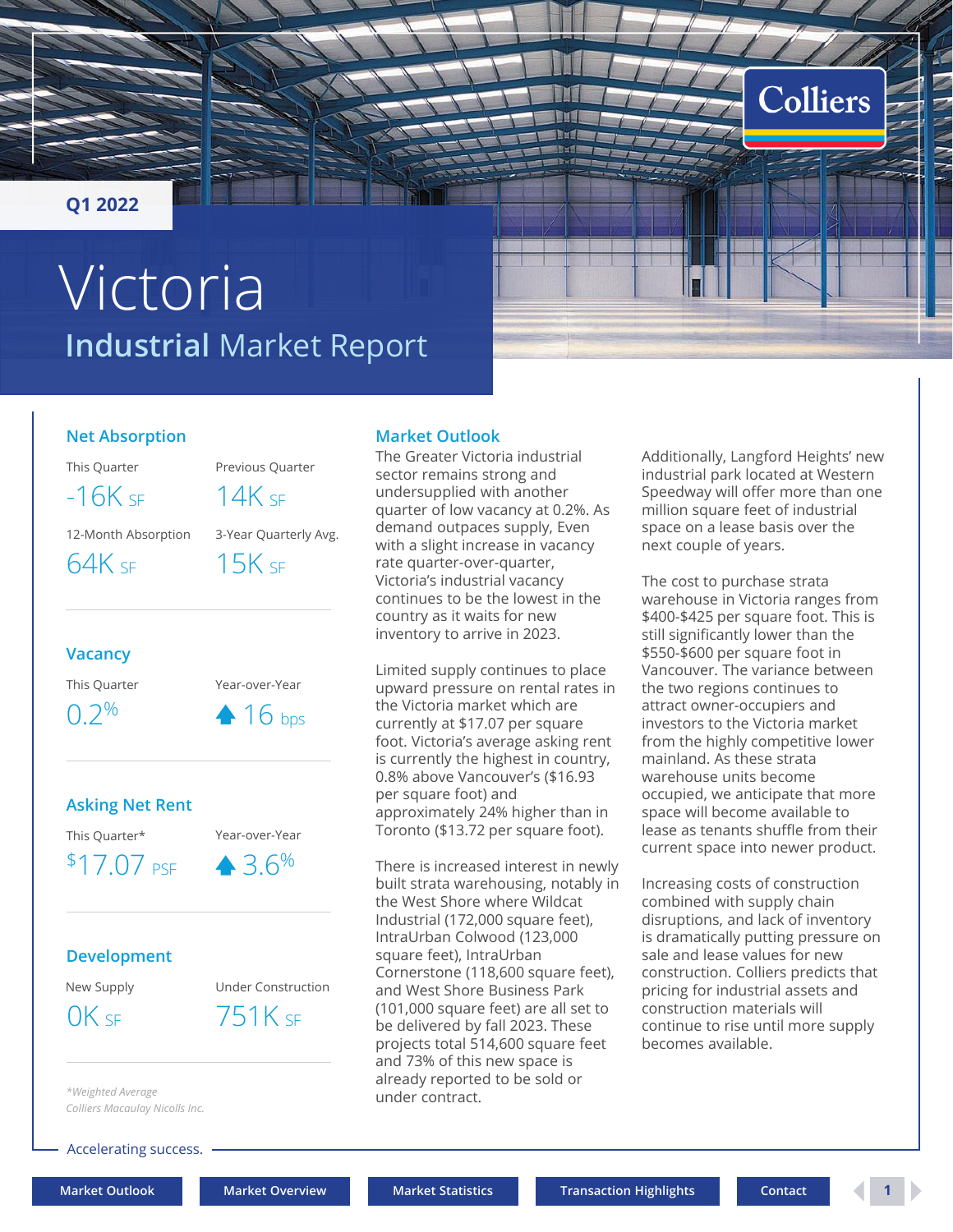## <span id="page-1-0"></span>Market Overview



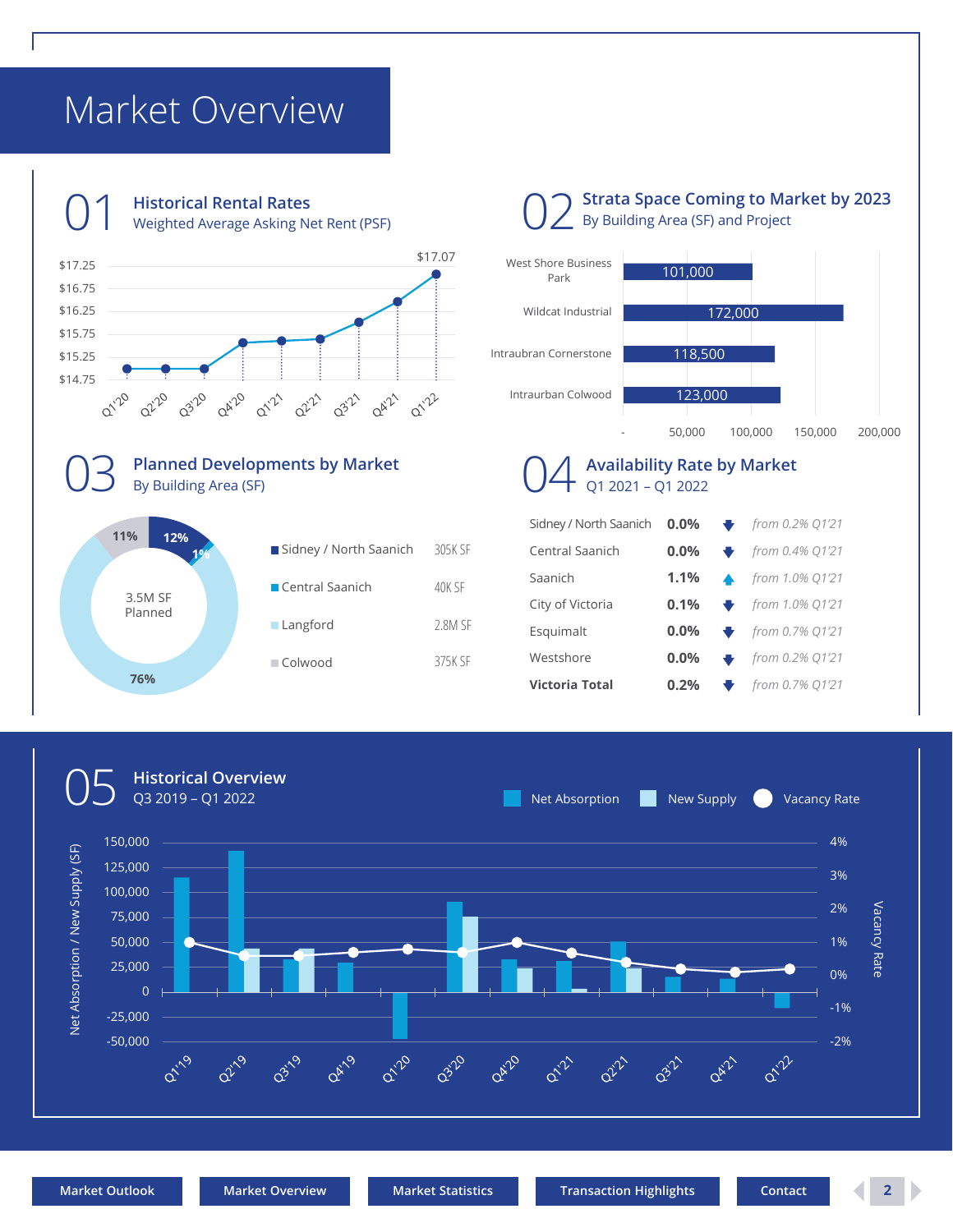# <span id="page-2-0"></span>Market Statistics & Transaction Highlights

| <b>Market</b>          | <b>Total</b><br><b>Inventory</b><br>(SF) | <b>Total</b><br><b>Vacant Space</b><br>(SF) | <b>Vacancy</b><br>Rate<br>(Current Q) | <b>Vacancy</b><br>Rate<br>(Previous Q) | <b>Net</b><br><b>Absorption</b><br>(SF) | <b>New</b><br><b>Supply</b><br>(SF) | <b>Under</b><br><b>Construction</b><br>(SF) |
|------------------------|------------------------------------------|---------------------------------------------|---------------------------------------|----------------------------------------|-----------------------------------------|-------------------------------------|---------------------------------------------|
| Sidney / North Saanich | 890,894                                  | $\mathbb O$                                 | 0.0%                                  | 0.0%                                   | $\mathbf 0$                             | $\mathbf{0}$                        | 115,000                                     |
| Central Saanich        | 1,632,447                                | $\mathbf{0}$                                | 0.0%                                  | 0.0%                                   | $\overline{0}$                          | $\mathbf{0}$                        | 0                                           |
| Saanich                | 1,815,917                                | 19,448                                      | 0.0%                                  | 1.1%                                   | (19, 448)                               | $\mathbf 0$                         | 0                                           |
| City of Victoria       | 2,632,543                                | 3,321                                       | 0.2%                                  | 0.1%                                   | 2,078                                   | $\mathbf{0}$                        | 0                                           |
| Esquimalt              | 763,083                                  | $\mathbf{0}$                                | $0.0\%$                               | 0.0%                                   | $\overline{0}$                          | $\mathbf 0$                         | $\mathbf 0$                                 |
| Westshore              | 1,562,718                                | $\mathbf{0}$                                | 0.1%                                  | 0.0%                                   | $\overline{0}$                          | $\mathbf 0$                         | 636,161                                     |
| <b>Victoria Total</b>  | 9,297,602                                | 22,769                                      | 0.2%                                  | 0.1%                                   | (15, 775)                               | $\mathbf{0}$                        | 751,161                                     |

#### **Notable Lease Transactions**

| Tenant               | <b>Building Name / Address</b> | <b>Market</b>    | <b>Lease Type</b> | Size (SF) |
|----------------------|--------------------------------|------------------|-------------------|-----------|
| Open Oceans          | 45 Erie Street                 | City of Victoria | <b>Head Lease</b> | 26,334    |
| <b>Fountain Tire</b> | 458 Cecelia Road               | City of Victoria | <b>Head Lease</b> | 3,300     |

#### **Notable Sales Transactions**

| <b>Building Name / Address</b> | <b>Market</b>    | Size (SF) | <b>Sale Price</b> | <b>Purchaser</b>                 |
|--------------------------------|------------------|-----------|-------------------|----------------------------------|
| 816 Cloverdale Avenue          | Saanich          | 63,162    | \$17,100,000      | Auto World Imports               |
| 400 Burnside Road              | Saanich          | 11,000    | \$6,850,000       | Punjani Investment               |
| 616 Hillside Road              | City of Victoria | 9.498     | \$4,500,000       | Private Investor                 |
| 859 Viewfield Road             | Esquimalt        | 6,464     | \$2,500,000       | <b>IBEW 230 Training Society</b> |